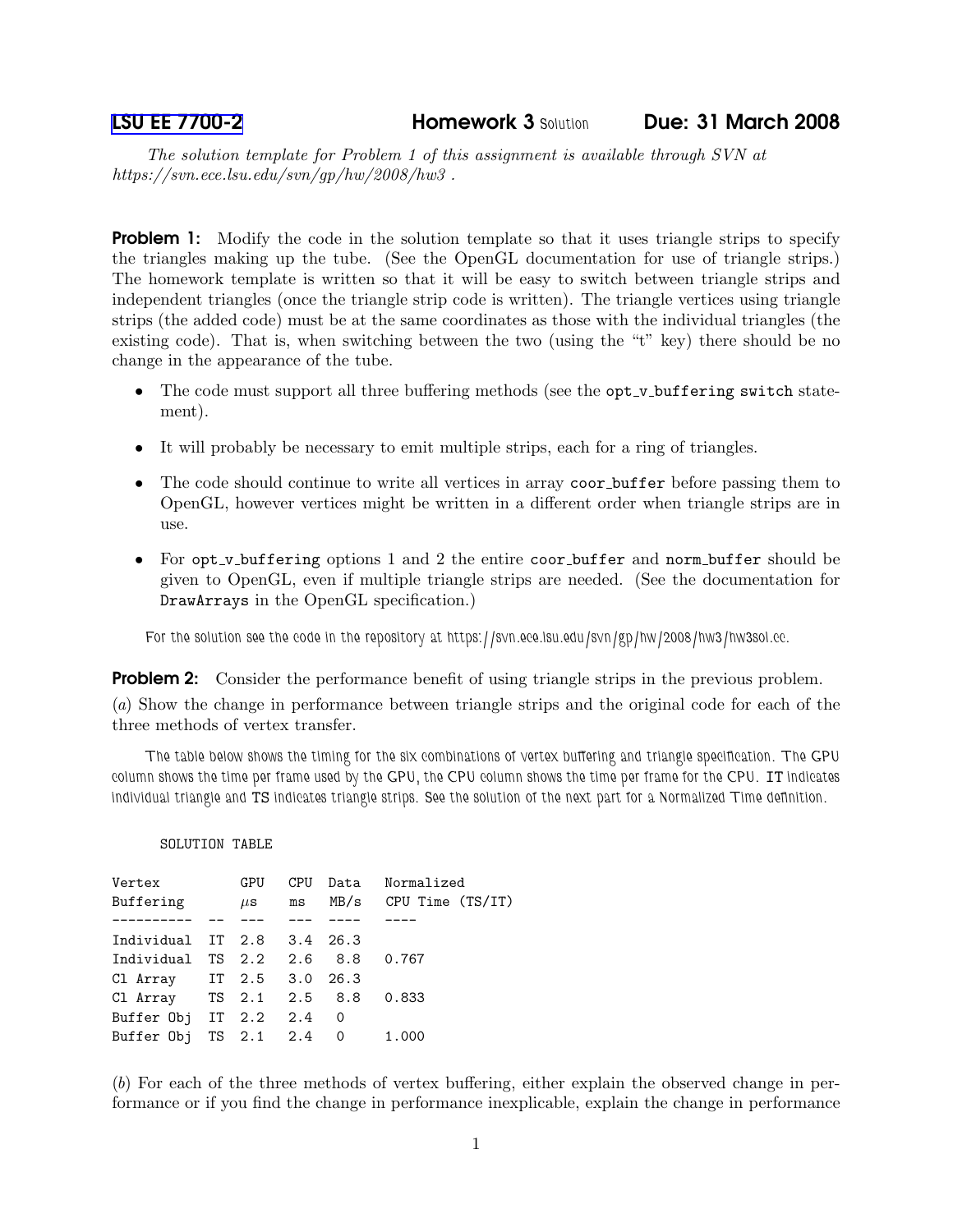that should have been obtained. If you haven't gotten the first problem working just explain what you thing the change in performance should be and why.

Since the CPU takes so much more time it will be used to measure performance changes.

The Normalized Time column shows the normalized CPU time for the triangle strip code. The 0.767 indicates that when specifying vertices individually the time needed using triangle strips is 76.7% of that using whole triangles. For client arrays, the triangle time is 83.3% of whole triangles, a smaller improvement. For buffer objects there is no improvement at all.

In all cases the number of triangles rendered is the same and so performance changes must be due to other differences. The use of triangle strips reduces the number of vertices specified by a factor of 3 (since each vertex is part of 3 triangles).

For individual vertices, triangle strips reduces the number of glVertex calls by a factor of 3, for the other vertex buffering schemes there is no change in the number of OpenGL calls. The overhead in handling vertices one at a time might be the reason individual vertices buffering enjoys the largest reduction in time, by a factor of 0.767.

For both individual vertices and the client array, triangle strips reduce the amount of data sent to the GPU by a factor of 3. (The buffer object size will also be reduced by a factor of 3, but since that's only sent to the GPU once the transfer should not affect performance.) That would probably account for the 0.833 reduction enjoyed by the client array buffering.

With buffer object buffering there is no change in CPU time with triangle strips, probably because the use of triangles strips changes only the command send from the CPU to the GPU. The GPU shows an improvement of  $0.1 \,\mu s$ , which is probably due to random variation but could be due to a reduction in the amount of data read from GPU memory or perhaps to the GPU transforming each shared vertex just once instead of 3 times. (See the next problems.)

**Problem 3:** Using triangle strips will certainly reduce the amount of data passed to OpenGL API calls and it will certainly not reduce the amount of data written to the frame buffer.

(a) By what factor does the use of triangle strips reduce data passed to OpenGL API calls for the first problem? (An answer of 0.5 indicates that half the data is transferred?) (This part is easy.)

By a factor of 3 for individual and client array buffing. For the buffer object the initial data transfer is reduced by a factor of 3 but that is only during initialization, after that there is no change.

(b) Consider a GPU and OpenGL implementation in which the amount of data passed from the CPU to the GPU is the same whether or not triangle strips are used.

How might that be the fault of the OpenGL implementation (say, if the the OpenGL implementation was grudgingly developed by a company with its own proprietary GPU API)?

The OpenGL code running on the CPU might have converted the triangle strips to individual triangles and sent those over to the GPU, eliminating any reduction in data transfer. For example, for a call to glvertex the implementation would re-send the last two vertices plus the one specified in the glvertex call (instead of just sending over the coordinates specified in the glVertex call).

How might that be due to the design of the GPU? Assume that the GPU is moderately well designed but either old or targeted at a particular part of the market. Be reasonably specific on why a GPU might make it impossible to reduce the amount of data passed.

A reasonable GPU would implement triangle strips by doing what the OpenGL implementation was described as doing in the last part. That is, the GPU would remember the last two vertices received. When a new one arrived it would send the last two vertices plus the new one down the rendering pipeline.

A low-cost GPU might not have the storage or a smart enough control processor to do this and so the OpenGL implementation would have to re-send vertices from the client.